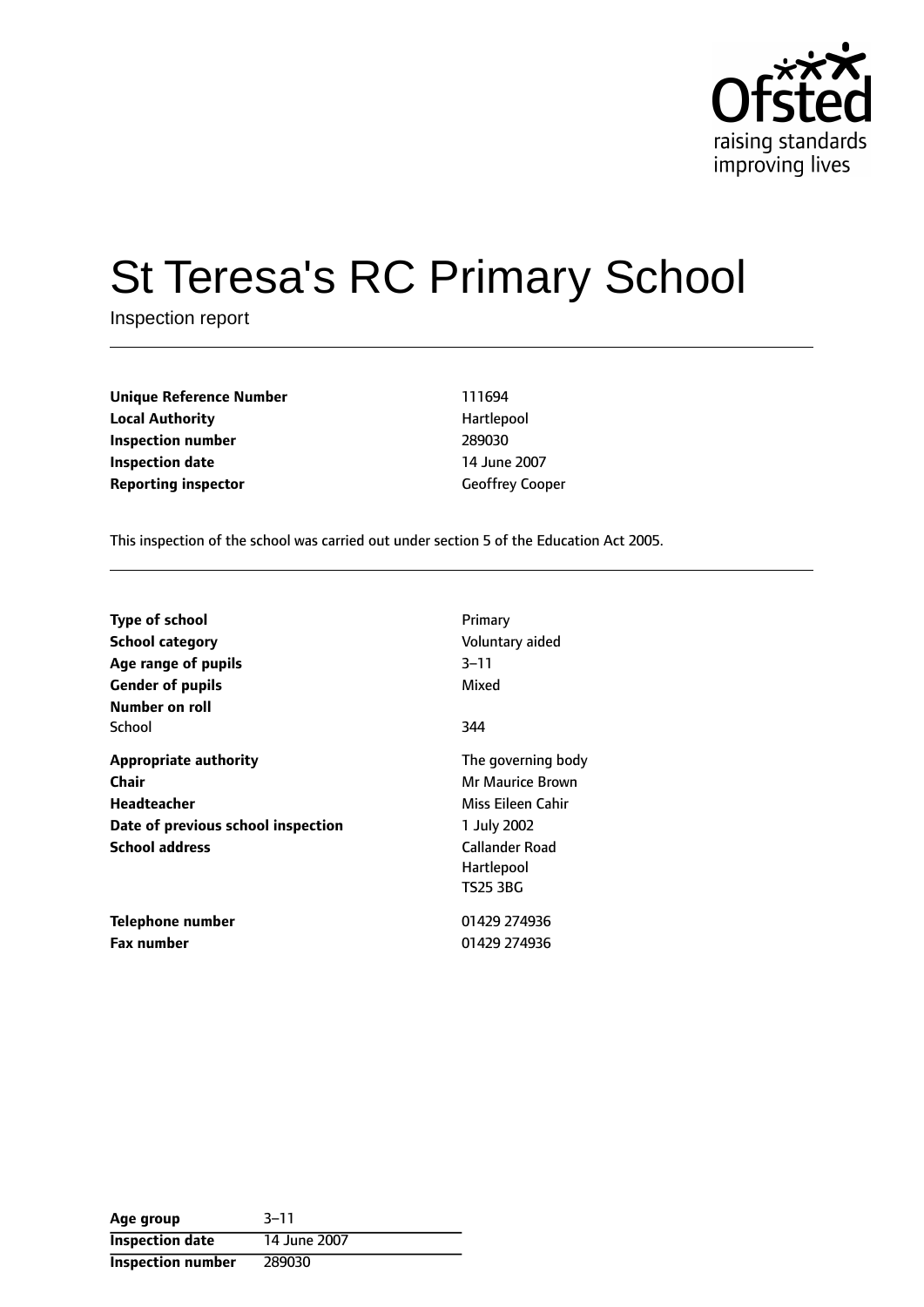.

© Crown copyright 2007

#### Website: www.ofsted.gov.uk

This document may be reproduced in whole or in part for non-commercial educational purposes, provided that the information quoted is reproduced without adaptation and the source and date of publication are stated.

Further copies of this report are obtainable from the school. Under the Education Act 2005, the school must provide a copy of this report free of charge to certain categories of people. A charge not exceeding the full cost of reproduction may be made for any other copies supplied.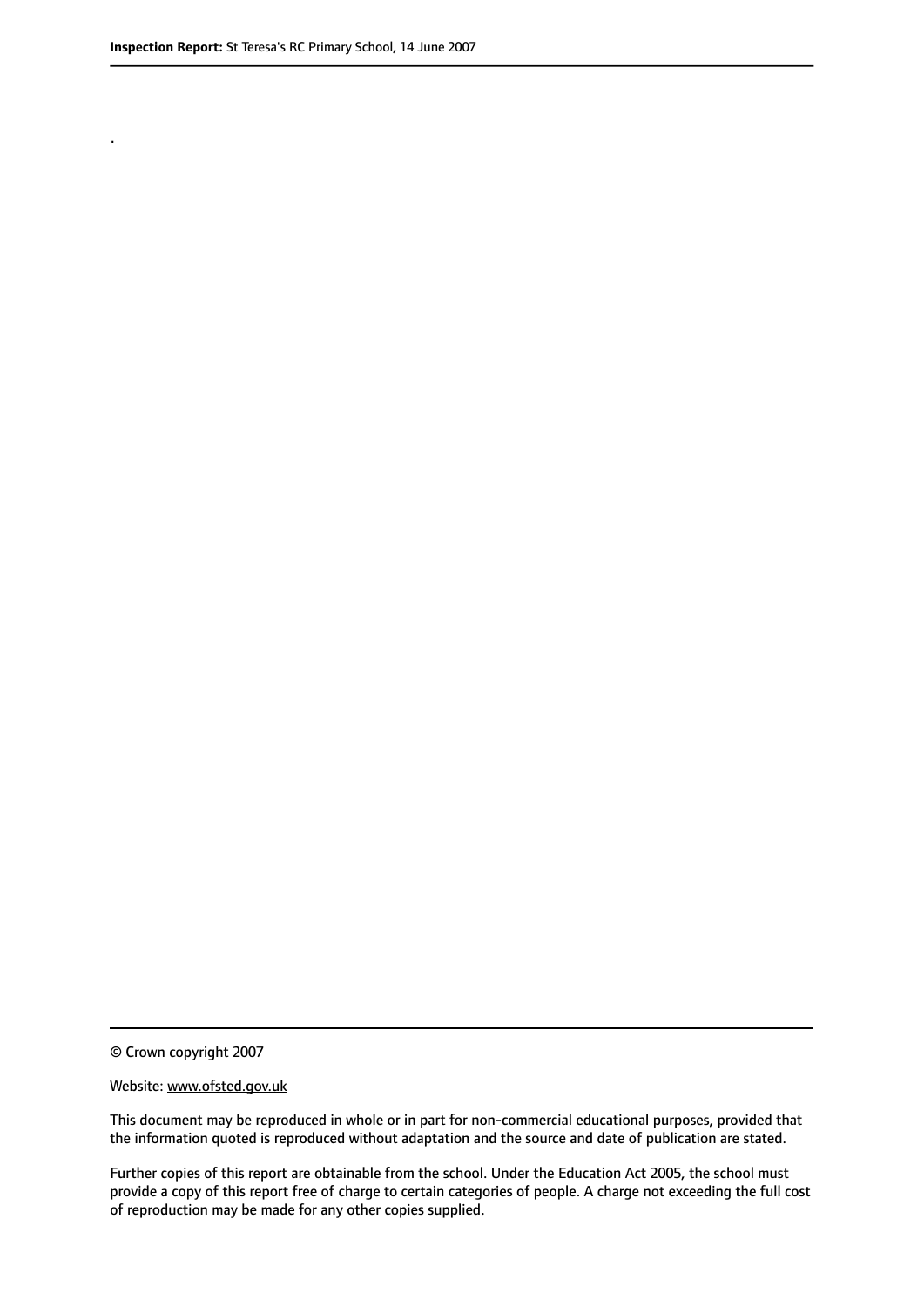# **Introduction**

The inspection was carried out by one Additional Inspector.

## **Description of the school**

St Teresa's Roman Catholic Primary School is larger than most. All pupils come from a White European background. The proportion with learning difficulties and/or disabilities is about average and an average number of pupils are entitled to a free school meal. Children's attainment is well below average when they first enter school.

## **Key for inspection grades**

| Good         |
|--------------|
| Satisfactory |
| Inadequate   |
|              |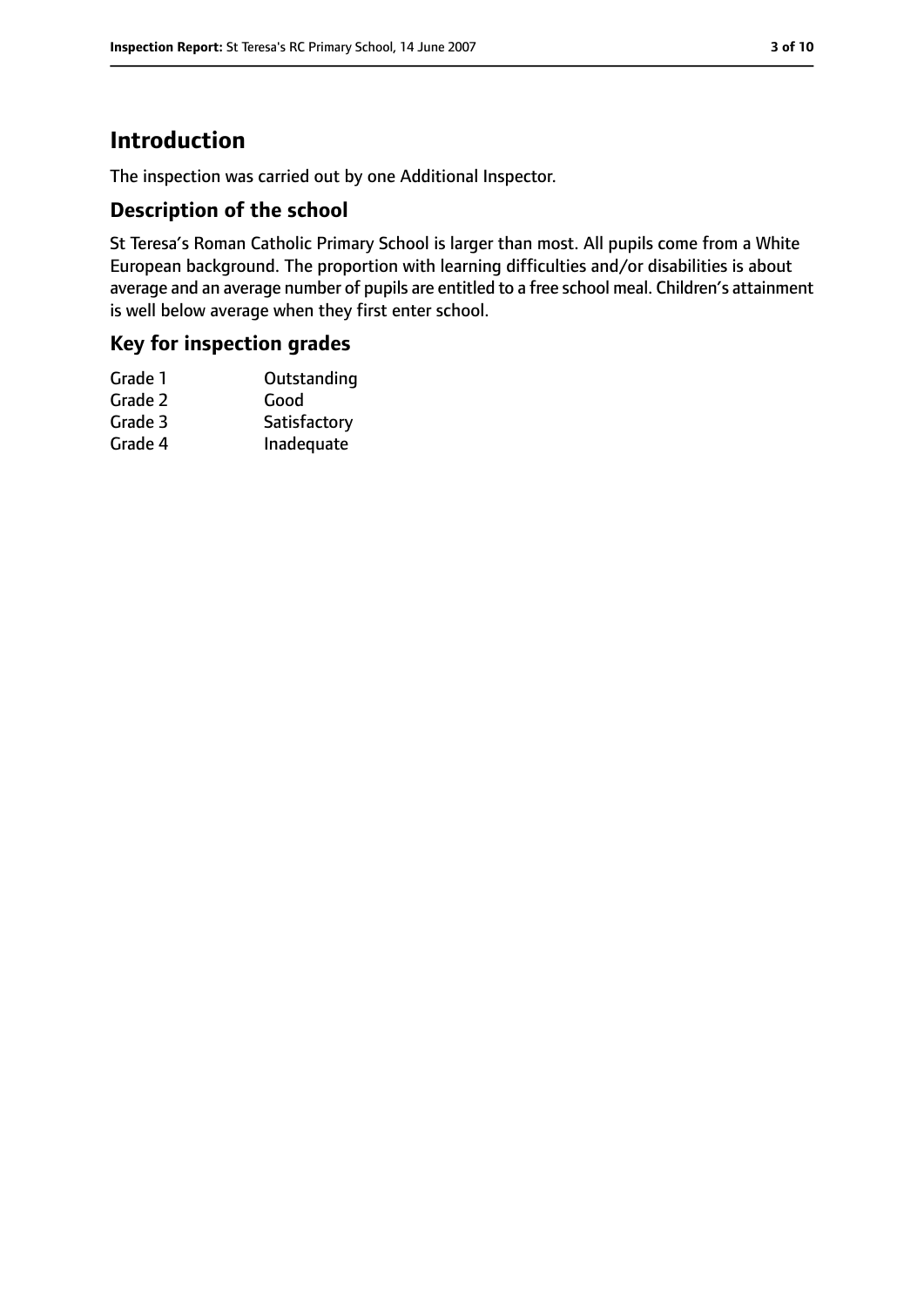# **Overall effectiveness of the school**

#### **Grade: 1**

St Teresa's Primary school is an outstanding school. The inspection fully supports the school's own evaluation of its work. Exceptionally high standards have been consistently maintained over the past five years and are well set to remain high. Pupils' excellent achievement is not limited to their academic performance but also extends to their personal and social development. The children make a good start in the Foundation Stage. 'A brilliant school', 'The headteacher is so approachable', 'What a dedicated staff', are typical comments from parents. Their views are fully endorsed by those of their children.

The pupils' achievement is excellent. Their high standards are the product of what the school provides for its pupils. Teaching is outstanding. Pupils readily acknowledge the help they get from their teachers, in lessons and in the marking of their work. The curriculum is vital and stimulating. The provision is underpinned by excellent care and support for pupils. The school is a safe and orderly community. An acutely watchful and sensitive eye is kept on pupils' social and academic development. One pupil summarised school life by saying, 'I can't put it properly into words but school is wonderful.' Many of the parents' comments echo this sentiment. Pupils are fully confident that each individual is valued, respected and efficiently cared for. This confidence releases their potential as effective learners.

The leadership of the school is outstanding. In inspiring her staff and sharing her vision of what the school should be like, the headteacher has established a very effective leadership team. Together they ensure that the school is alert in building upon its strengths. Together they rigorously monitor standards and provision. Highly effective planning for improvement ensures that the school continues to make progress. Allied to this, the school is managed smoothly and efficiently so that the most is made of opportunities for learning within an atmosphere in which expectations are high. The school's maxim 'responsibility and respect', is characteristic of all it does. The commitment and team-work of all staff are recognised and valued by governors, who are aware of the pupils' achievement and the school's high quality of provision but allow no room for complacency. Very strong ties exist with partner organisations, including a neighbouring school with which a local children's centre is being developed, and with universities and colleges. Highly skilled members of staff are well respected for the work they do in support of other schools. No issues for the improvement of academic standards were identified at the school's previous inspection. Despite this, consistent identification of school priorities has led to many valuable developments. Given its record of improvement and effective self-evaluation, the school is capable of sustaining its high standards and improving even further. It provides outstanding value for money.

## **What the school should do to improve further**

• There are no significant areas for improvement.

## **Achievement and standards**

#### **Grade: 1**

Standards are consistently high and pupils' achievement is outstanding. The pupils, including those with learning difficulties and/or disabilities, make excellent progress. Their attainment on entry to the school is well below average. The children make very rapid progress in the Foundation Stage and meet or exceed expectations for their age by the time they join Year 1.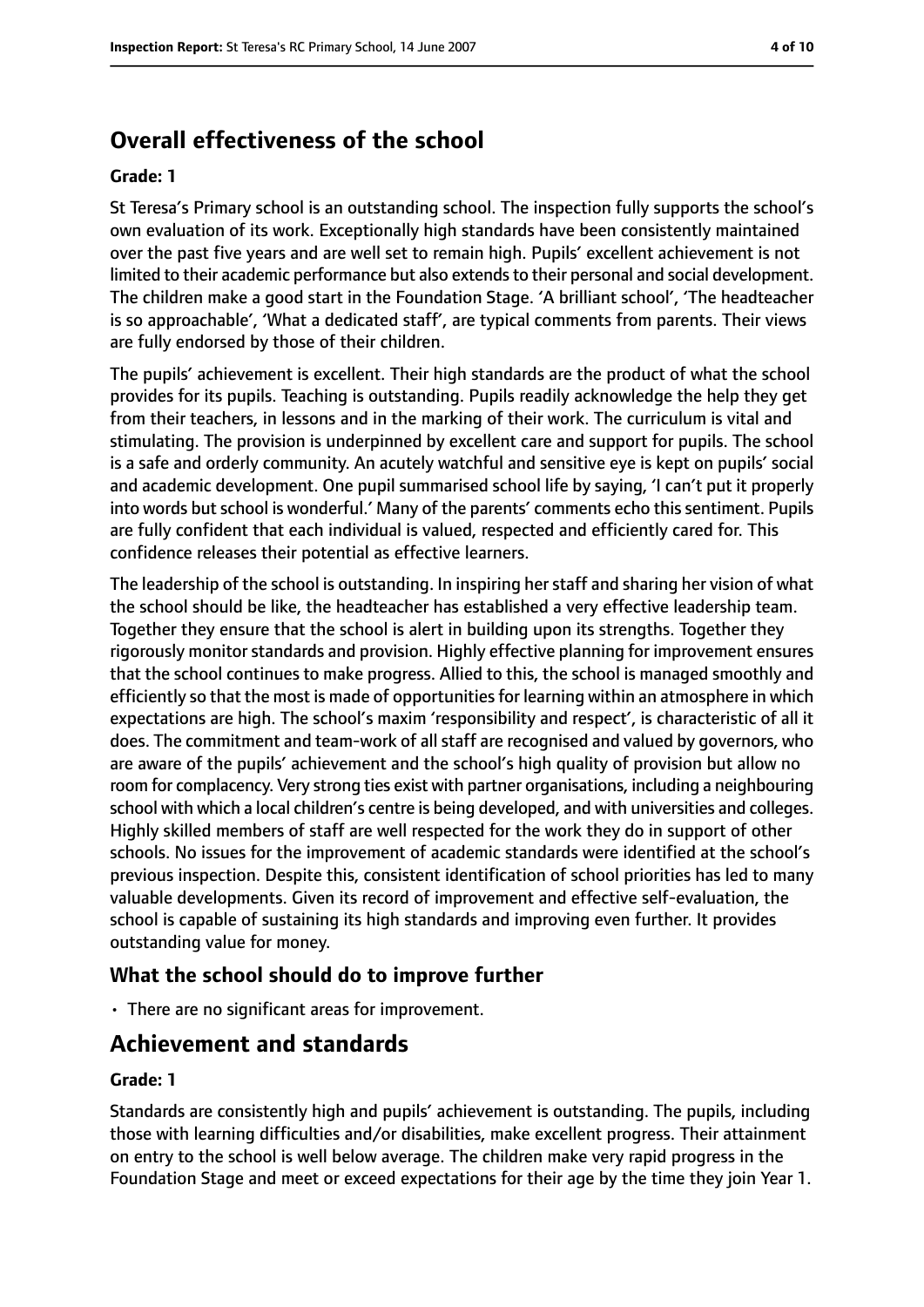Pupils continue to make excellent progress in Key Stage 1 and reach well above average standards. During the past five years, the results of the tests and assessments of Year 2 pupils have been consistently above the national average in reading, writing and mathematics. Pupils make similarly excellent progress in Key Stage 2 and standards are uniformly high, as shown in the results of the national tests of the Year 6 pupils, which are always well above the national averages in English, mathematics and science. The school has the test results of the current Year 2 and Year 6 pupils; although they are as yet to be validated, they are similar to the excellent results of previous years. The school sets and meets very challenging targets for Year 6.

The pupils' high achievement is not limited to the basic subjects of English, mathematics and science. The work seen on display, in books and during lessons, shows a remarkable range of achievement. For example, the pupils work as young historians and their art work is that of accomplished painters. During their individual work, they show imagination and initiative. Pupils make very good use of their excellent literacy and numeracy skills across the curriculum.

## **Personal development and well-being**

#### **Grade: 1**

The pupils' personal development, including their spiritual, moral, social and cultural development, is outstanding. Their attitudes to learning are exemplary. This is very clear in the pride they take in their work. Behaviour is excellent and is a very positive influence on learning and the life of the school. Attendance is well above the national average. Pupils are quick to say how safe they feel and that they respect the measures taken by the school to ensure their well-being. They appreciate all the school does to ensure their healthy lifestyle, relishing their many opportunities for vigorous exercise and learning well from teaching about a healthy diet. In recognition of the school's fostering of physical activity, it holds the Active Mark. Discussing the importance of their enjoyment of school, one boy said, 'Well, you learn better if you enjoy lessons.' Pupils appreciate the benefits stemming from the work of the school council. Younger and lonely pupils value the 'friendship stop' and their playground 'buddies' with their purple bibs. Pupils know how their learning and social development benefit when they work together. A growing understanding of environmental issues is exemplified by the number of outdated Yellow Pages they have recycled. They are being very well prepared for the next stage of their education and for their future role in society because they are acquiring a very wide range of life and learning skills. The school holds an award for achievement in basic skills.

# **Quality of provision**

## **Teaching and learning**

#### **Grade: 1**

The quality of teaching is outstanding. It has a consistently strong impact on the quality of learning through its brisk pace and lively nature and accounts for the excellent progress made by pupils. Parents and pupils are unequivocal about the respect they hold for the quality of teaching. Tasks set are appropriate to pupils' developmental needs; they are challenging and match the pupils' abilities. It is made very clear to pupils what they need to learn. Frequent discussions highlight ways in which pupils can be successful learners. Tasks are interesting and pupils are usually deeply engrossed in their work. Teachers use questioning well, supporting pupils effectively as they develop good collaborative skills. Relationships are exemplary. A lively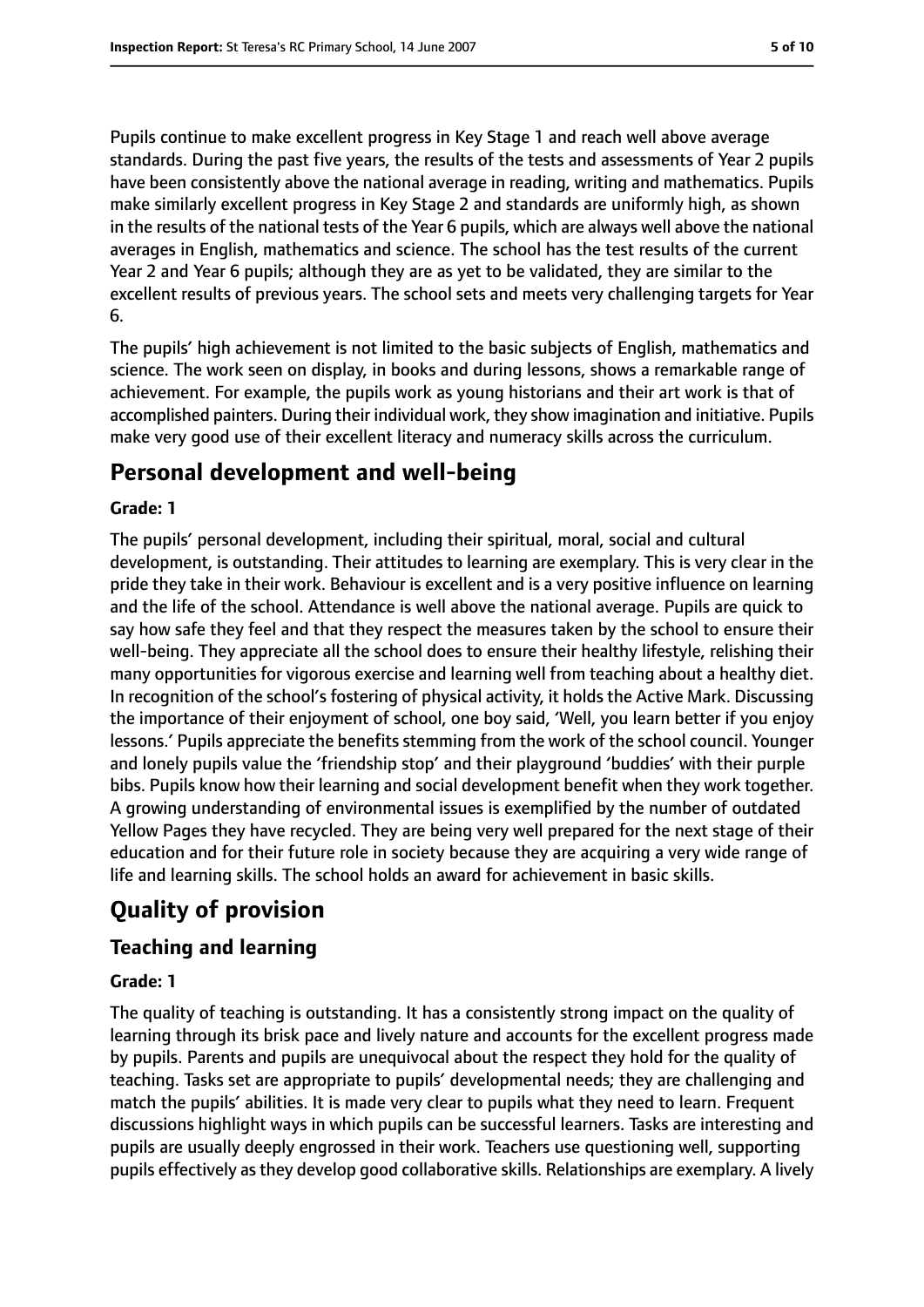atmosphere of mutual respect characterises lessons. Pupils' work is very well marked so that they understand clearly how to improve.

#### **Curriculum and other activities**

#### **Grade: 1**

The curriculum is outstanding. It fully meets national requirements, responding as necessary to current initiatives. Its particular strengths lie in the way it is planned to extend and develop pupils' skills and in the logical way in which links are made across the curriculum. It provides well for excellence and results in much enjoyment. Not only do pupils make great progress in the acquisition and use of basic skills of literacy, numeracy and information and communication technology (ICT) but they also acquire very mature skills as young scientists, geographers and artists. For example, a local study of the town gave pupils a deep insight into local culture, geography and history and provided ample opportunity for them to put their extensive skills to excellent use. Similarly, outstanding work resulted from a visit to the local newspaper when pupils each produced their own broadsheet. Personal and social skills are consistently well developed through the whole school curriculum. Parents and pupils alike express their appreciation of the breadth of the curriculum, which is richly enhanced through after-school activities and by visitors and educational visits out of school.

#### **Care, guidance and support**

#### **Grade: 1**

The care, guidance and support of pupils are outstanding. The school is vigilant in ensuring that national requirements for safeguarding pupils are securely in place. No stone is unturned and everything possible is done to provide a safe, healthy and supportive learning environment for pupils. The way in which staff work together sets a high-quality model for pupils. Parents are highly appreciative of the level of pastoral care provided. All pupils are valued and included. Arrangements for the support and care of pupils with learning difficulties and/or disabilities and for potentially vulnerable pupils are equally as good as those for gifted and talented pupils. Added to this high quality of personal care, the school has very sharply focused arrangements for tracking academic progress. Pupils' high degree of academic success owes much to the speed with which the school can identify possible lack of progress and quickly intervene with well targeted support.

## **Leadership and management**

#### **Grade: 1**

Leadership and management are outstanding and ensure the pupils' high academic and personal achievement. Leaders at all levels have effective professional qualities, and the way staff work together is first class. Their dedication and commitment stem from the example set by the headteacher, who has the full respect of staff, parents, pupils and governors. Given her strength of purpose and clarity of vision, excellent procedures have been established to manage the school with great efficiency. Consistent strategies for self-evaluation and improvement planning are allied to accountability of staff and governors. Good opportunities for professional training lead to a bright and enthusiastic approach to lessons with very positive benefits for pupils.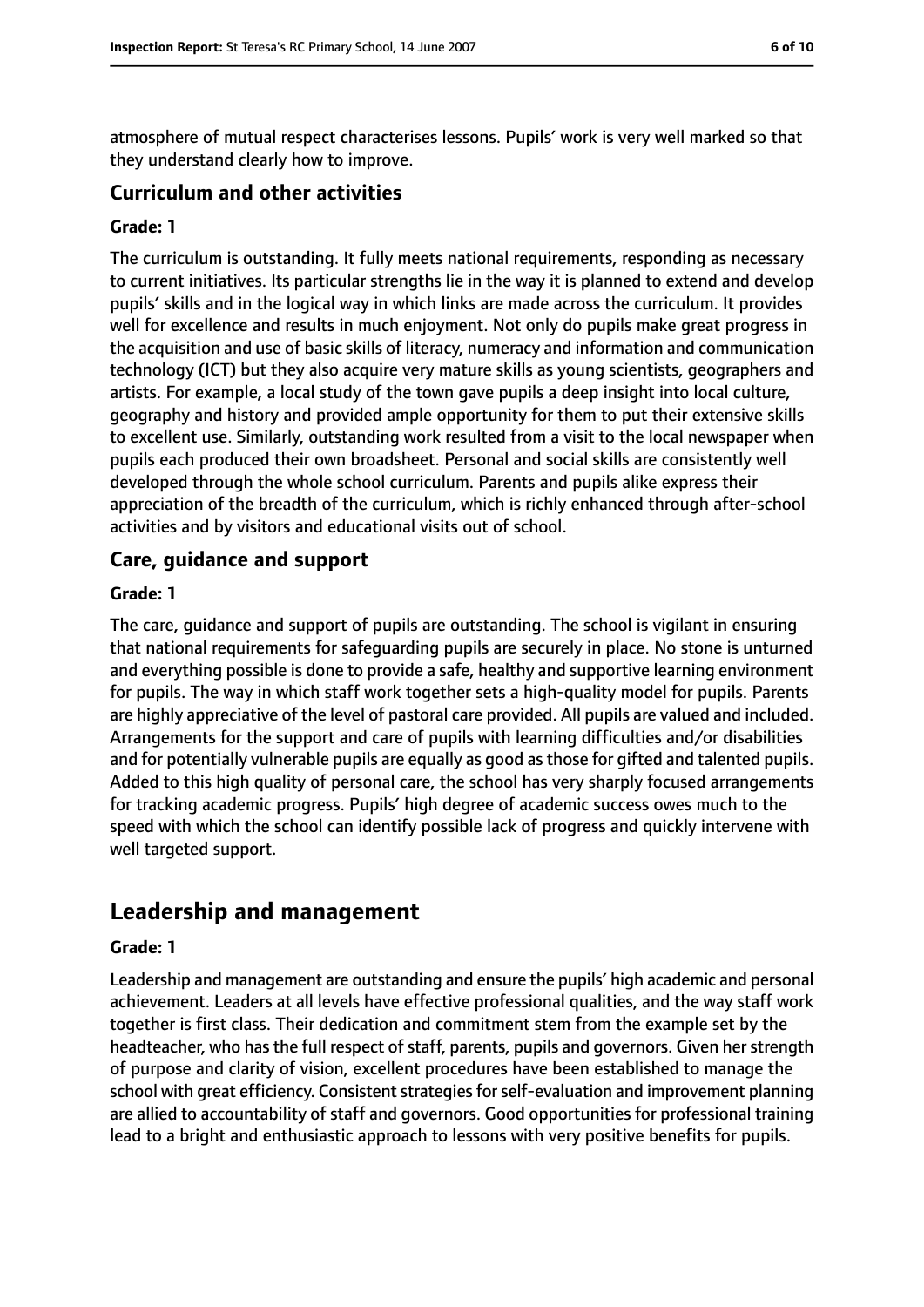**Any complaints about the inspection or the report should be made following the procedures set out in the guidance 'Complaints about school inspection', which is available from Ofsted's website: www.ofsted.gov.uk.**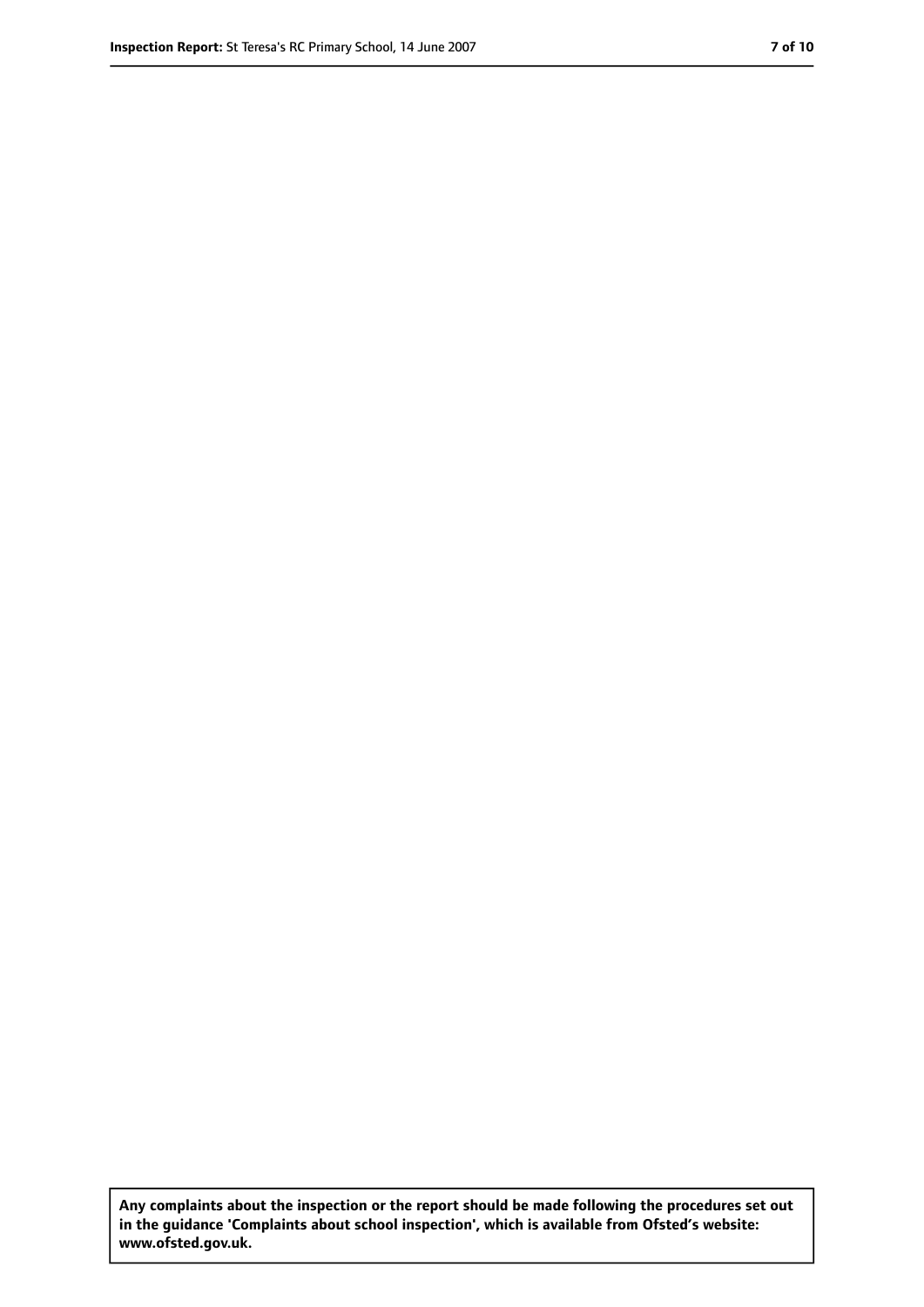#### **Annex A**

# **Inspection judgements**

| Key to judgements: grade 1 is outstanding, grade 2 good, grade 3 satisfactory, and grade 4 | School         |
|--------------------------------------------------------------------------------------------|----------------|
| inadeguate                                                                                 | <b>Overall</b> |

## **Overall effectiveness**

| How effective, efficient and inclusive is the provision of education, integrated<br>care and any extended services in meeting the needs of learners? |     |
|------------------------------------------------------------------------------------------------------------------------------------------------------|-----|
| How well does the school work in partnership with others to promote learners'<br>well-being?                                                         |     |
| The quality and standards in the Foundation Stage                                                                                                    |     |
| The effectiveness of the school's self-evaluation                                                                                                    |     |
| The capacity to make any necessary improvements                                                                                                      |     |
| Effective steps have been taken to promote improvement since the last<br>inspection                                                                  | Yes |

## **Achievement and standards**

| How well do learners achieve?                                                                               |  |
|-------------------------------------------------------------------------------------------------------------|--|
| The standards <sup>1</sup> reached by learners                                                              |  |
| How well learners make progress, taking account of any significant variations between<br>groups of learners |  |
| How well learners with learning difficulties and disabilities make progress                                 |  |

## **Personal development and well-being**

| How good is the overall personal development and well-being of the           |  |
|------------------------------------------------------------------------------|--|
| learners?                                                                    |  |
| The extent of learners' spiritual, moral, social and cultural development    |  |
| The behaviour of learners                                                    |  |
| The attendance of learners                                                   |  |
| How well learners enjoy their education                                      |  |
| The extent to which learners adopt safe practices                            |  |
| The extent to which learners adopt healthy lifestyles                        |  |
| The extent to which learners make a positive contribution to the community   |  |
| How well learners develop workplace and other skills that will contribute to |  |
| their future economic well-being                                             |  |

## **The quality of provision**

| How effective are teaching and learning in meeting the full range of the<br>learners' needs?          |  |
|-------------------------------------------------------------------------------------------------------|--|
| How well do the curriculum and other activities meet the range of needs<br>and interests of learners? |  |
| How well are learners cared for, guided and supported?                                                |  |

 $^1$  Grade 1 - Exceptionally and consistently high; Grade 2 - Generally above average with none significantly below average; Grade 3 - Broadly average to below average; Grade 4 - Exceptionally low.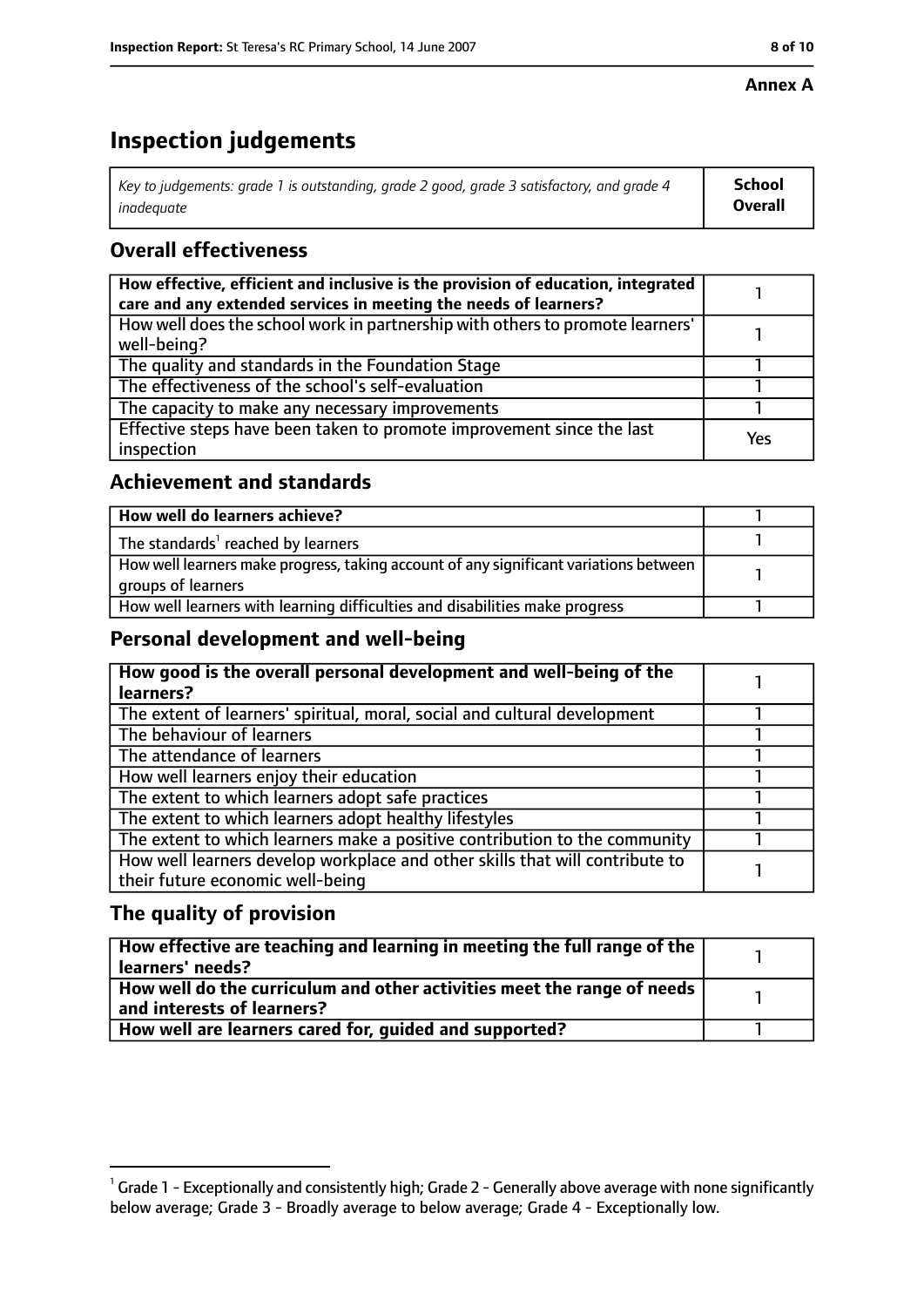# **Annex A**

# **Leadership and management**

| How effective are leadership and management in raising achievement<br>and supporting all learners?                                              |           |
|-------------------------------------------------------------------------------------------------------------------------------------------------|-----------|
| How effectively leaders and managers at all levels set clear direction leading<br>to improvement and promote high quality of care and education |           |
| How effectively performance is monitored, evaluated and improved to meet<br>challenging targets                                                 |           |
| How well equality of opportunity is promoted and discrimination tackled so<br>that all learners achieve as well as they can                     |           |
| How effectively and efficiently resources, including staff, are deployed to<br>achieve value for money                                          |           |
| The extent to which governors and other supervisory boards discharge their<br>responsibilities                                                  |           |
| Do procedures for safequarding learners meet current government<br>requirements?                                                                | Yes       |
| Does this school require special measures?                                                                                                      | <b>No</b> |
| Does this school require a notice to improve?                                                                                                   | No        |